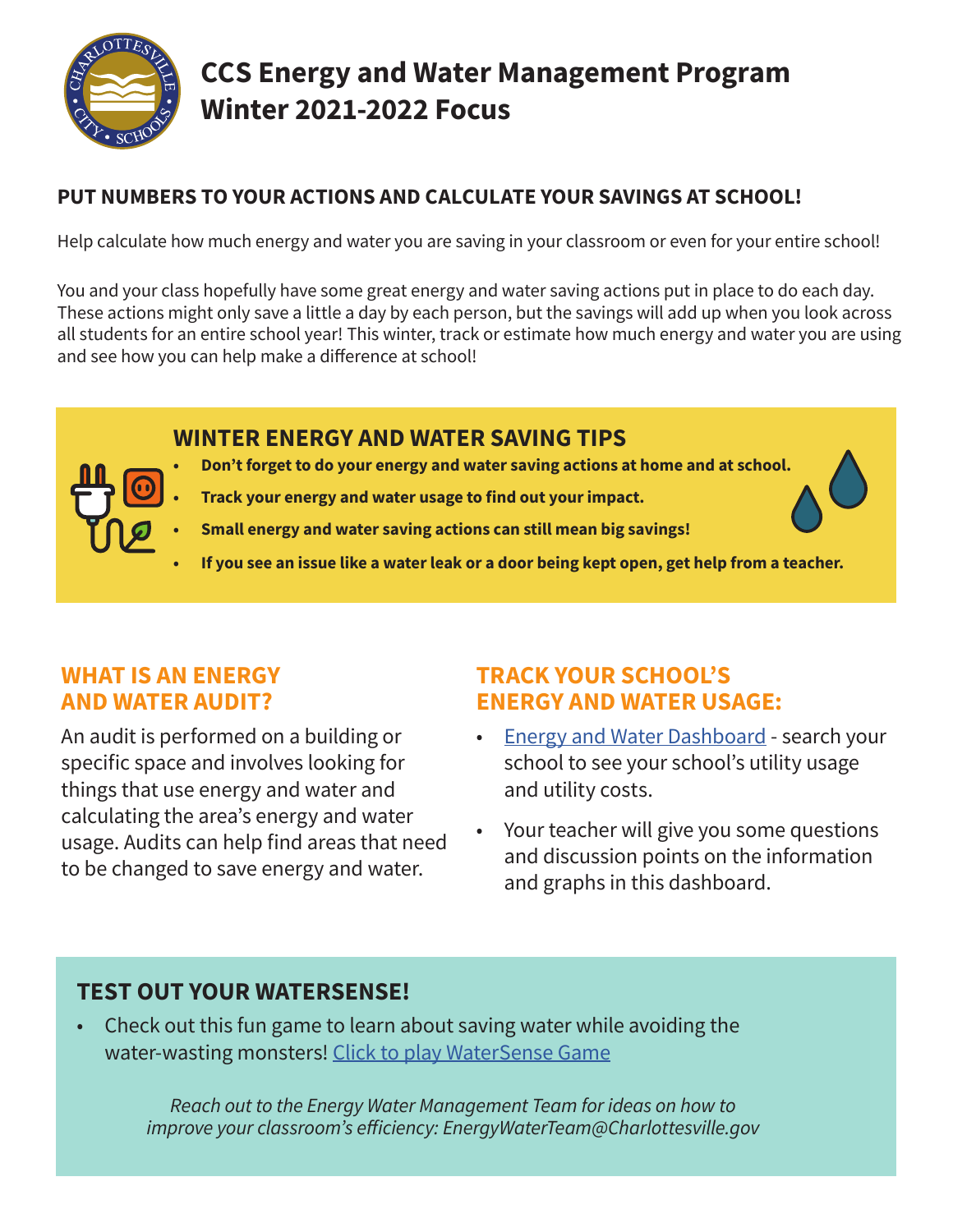# **Classroom Energy Audit**

#### **What uses electricity in your classroom?**

What do you think uses the most electricity?

#### **How many lights are in your classroom?**

Do you turn the lights off when you leave the room or do they turn off on own? ( YES / NO )

Do you have a reminder to turn off the lights? ( YES / NO )

If not, design one as a class!

#### **How many computers, laptops, or TV displays do you count in your classroom?**

Are these devices turned off when no one is using them? ( YES / NO )

Are these devices unplugged when no one is using them? ( YES / NO )

Why is this important to do?

#### **How many windows do you count in your classroom?**

Do you feel cold air blowing around the window? ( YES / NO )

*(cold air would mean air from the outside is coming inside)*

**How many doors to the outside do you count in your classroom?**

Do you feel cold air blowing around the door to the outside? ( YES / NO ) *(cold air would mean air from the outside is coming inside)*

#### **Do you have reminders to keep doors and windows to the outside closed when heating and cooling equipment is on?** ( YES / NO )

If not, design one as a class!

Why is it important to keep doors and windows to the outside closed?

#### **Heat in your classroom is generated from natural gas. Can you find where in your classroom the heat is coming?**

Are the heating vents not blocked by anything? ( YES / NO )

Why is this important to keep vents clear?

#### **Once you have completed your class energy audit, what can your class do to save energy?**